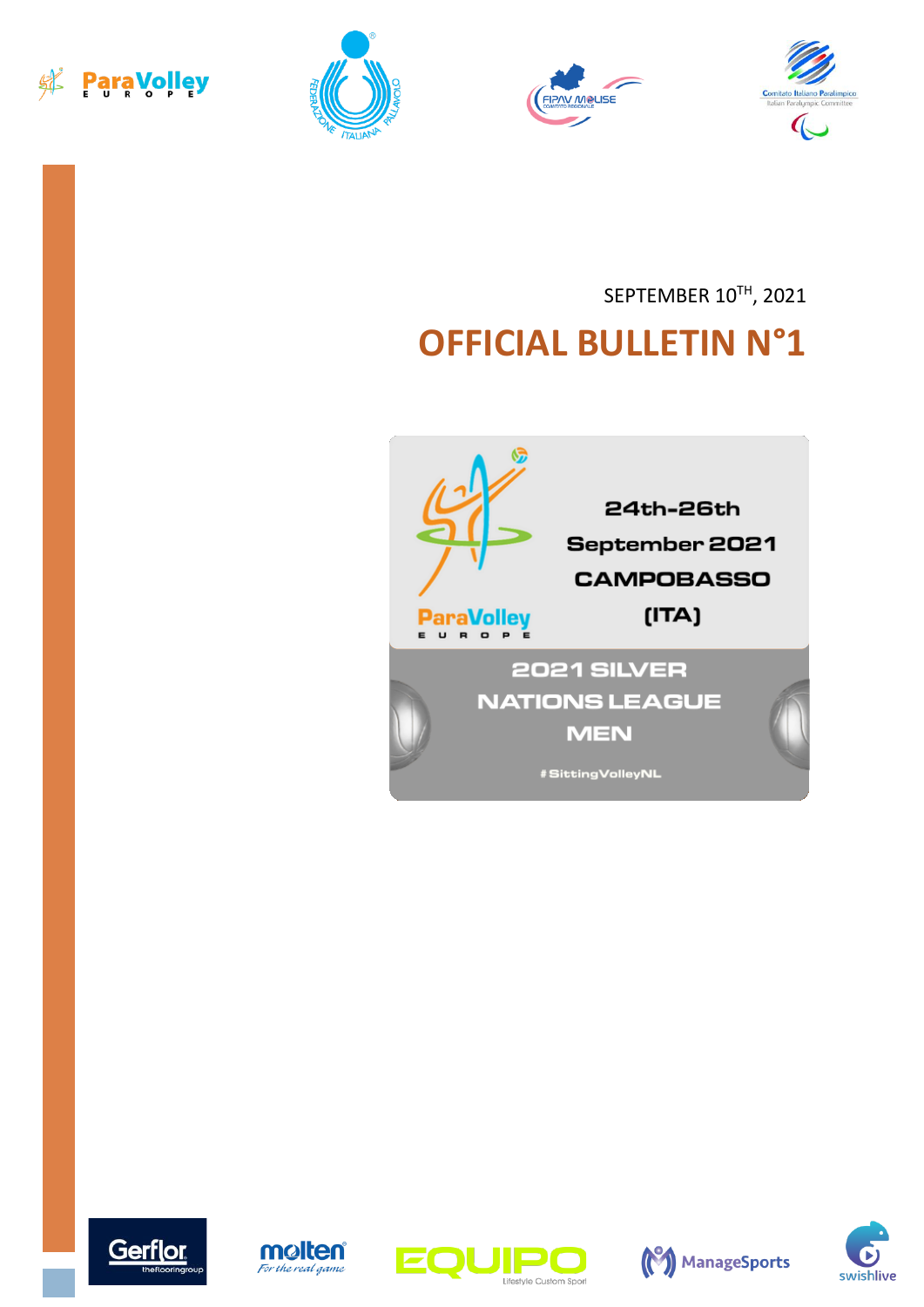







# **OFFICIAL BULLETIN N°1**

ParaVolley Europe Silver Nations League – Men 24<sup>th</sup>-26<sup>th</sup> September 2021 - Campobasso, Italy

**Host National Federation** FIPAV - FEDERAZIONE ITALIANA PALLAVOLO Via Vitorchiano, 83 – 00189 ROMA, ITALY

*www.federvolley.it* 

*Instagram/YouTube/Facebook: @federazione italiana pallavolo*

*Twitter: @Federvolley*

### **1. PARTICIPATING NATIONAL TEAMS**

HUNGARY - *HUN* ITALY - *ITA* POLAND - *POL* SLOVENIA - *SLO* TURKEY – *TUR* Upon arrival each team will be assigned an English-speaking guide.

#### **2. AIRPORT OF ARRIVAL AND LOCAL TRANSPORTATION**

#### **Rome Fiumicino (FCO)**

Transportation from the airport/hotel to the hotel/airport will be provided by the L.O.C.

Bus transportation to and from the competition hall will be covered by the organizer.

| <b>National Team</b> | Date of arrival at official<br>airport | Date and time of<br>departure from the<br>hotel |
|----------------------|----------------------------------------|-------------------------------------------------|
| <b>Hungary</b>       | 22/09                                  | 26/09                                           |
| Italy                | 23/09                                  | 29/09                                           |
| Poland               | 23/09                                  | 27/09                                           |
| Slovenia             | 23/09                                  | 26/09                                           |
| <b>Turkey</b>        | 23/09                                  | 26/09                                           |

## **3. TEAMS AND ITOS OFFICIAL HOTEL**

#### **Hotel San Giorgio**

Address: via Insorti d'Ungheria 38, 86100 Campobasso. Less than 5 minutes by bus from the venue.

<https://hotelsangiorgiocampobasso.com/>









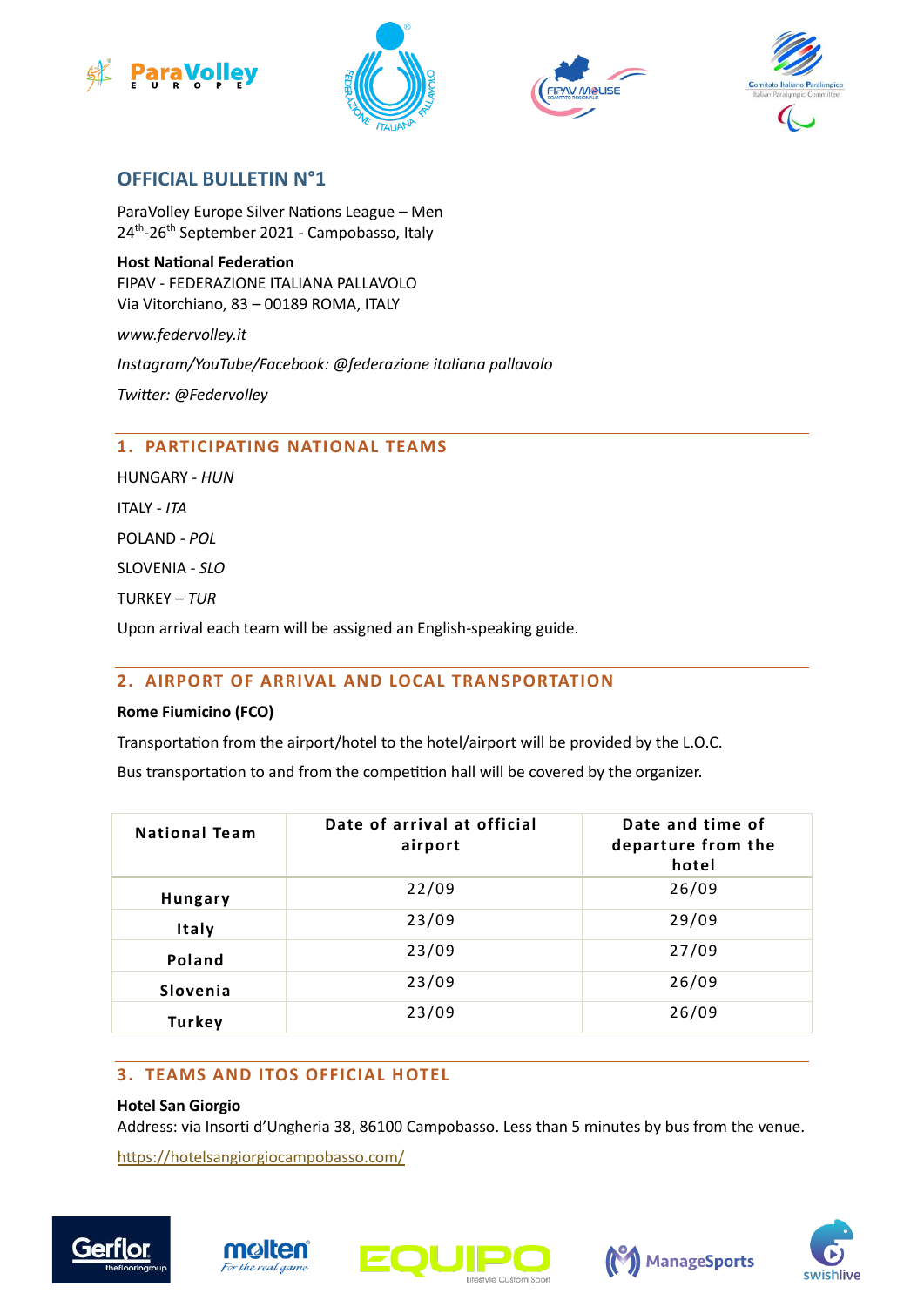







#### **4. MEALS**

All meals will be at the official hotel. **Breakfast**: from 7:00 to 9:00 (on Sunday from 6:30) **Lunch**: from 12:00 to 14:00 **Dinner**: from 20:00 to 23:00

#### **5. OFFICIAL VENUE**

#### **PalaUnimol**

Address: Viale Alessandro Manzoni, 86100 Campobasso

The two courts will be at the same venue. Changing rooms and showers are available but teams are encouraged, as preventing measure, to shower at the hotel.

#### **6. PRESS CONFERENCE**

A press conference for the event will be held on Wednesday 22<sup>nd</sup> at 12:00.

Teams' representatives, a maximum of 2 per team, are welcome to attend.

#### **7. TECHNICAL MEETING AND PRELIMINARY INQUIRY**

The technical meeting will be held at the official hotel on Friday 24th at the Official Hotel at h. 11:30.

The attendance of two representatives of each team, ITOs and LOC representatives is requested.

Preliminary Inquiries will be held as follows on the morning of Friday 24th of September:

| Time     | Team            |
|----------|-----------------|
| h. 10:00 | <b>ITALY</b>    |
| h.10:15  | <b>HUNGARY</b>  |
| h. 10:30 | <b>POLAND</b>   |
| h. 10:45 | <b>TURKEY</b>   |
| h. 11:00 | <b>SLOVENIA</b> |

Each team has the obligation to present the following items at the Preliminary Inquiry:

- Passports or other official document justifying the nationality of the country they represent, or authentic document signed by the club they represent (for all team members)
- Players' shirts (captain's uniform), trousers and socks (all shirts you will play in including warmup shirts)
- Libero shirts.
- Official documents for other team members (Doctor, Physiotherapist); issued and confirmed by WPV/PVE.
- The head of delegation and/or the head coach and/or the team doctor must be present at the inquiry (with an interpreter in case the official team representative does not speak English.)









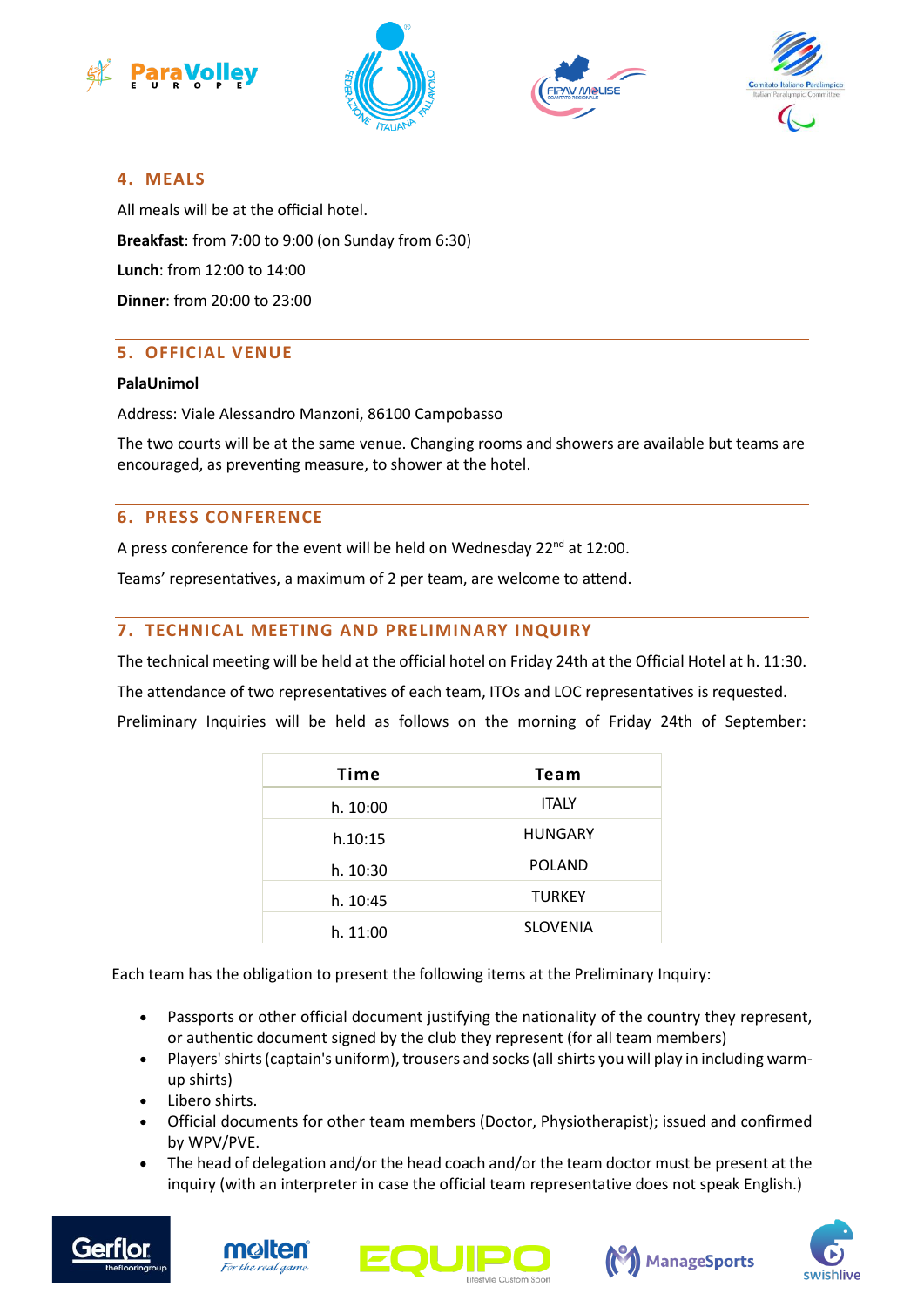







## **8. MATCH SCHEDULE**

# **Friday, September 24<sup>th</sup>**

|          | <b>COURT 1</b> |          | <b>COURT 2</b> |
|----------|----------------|----------|----------------|
| h. 17:30 | ITA - SLO      | h. 18:30 | TUR - HUN      |

## Saturday, September 25<sup>th</sup>

|          | <b>COURT 1</b> |          | <b>COURT 2</b>   |
|----------|----------------|----------|------------------|
| h. 09:00 | SLO - TUR      | h. 09:30 | <b>POL - ITA</b> |
| h. 14:30 | TUR - POL      | h. 15:00 | HUN - SLO        |
| h. 19:00 | ITA - TUR      | h. 19:30 | POL - HUN        |

### **Sunday, September 26th**

|          | <b>COURT 1</b> |          | <b>COURT 2</b> |
|----------|----------------|----------|----------------|
| h. 10:00 | SLO - POL      | h. 11:00 | HUN - ITA      |

## **9. TRAINING SCHEDULE**

## **Thursday, September 23rd**

|          | <b>COURT 1</b> |          | <b>COURT 2</b> |
|----------|----------------|----------|----------------|
| h. 10:00 | TBD            | h. 11:00 | Hungary        |
| h. 12:00 | TBD            | h. 18:00 | Poland         |

# Friday, September 24<sup>th</sup>

|          | <b>COURT 1</b> |          | <b>COURT 2</b> |
|----------|----------------|----------|----------------|
| h. 10:00 | Italy          | h. 11:00 | TBD            |

#### **10. OPENING AND CLOSING CEREMONY**

The opening ceremony will be held at the official venue PalaUnimol on Friday the 24<sup>th</sup> of September at 16:15.

After the end of the last match on Sunday morning, the awarding ceremony will be held at the official venue.









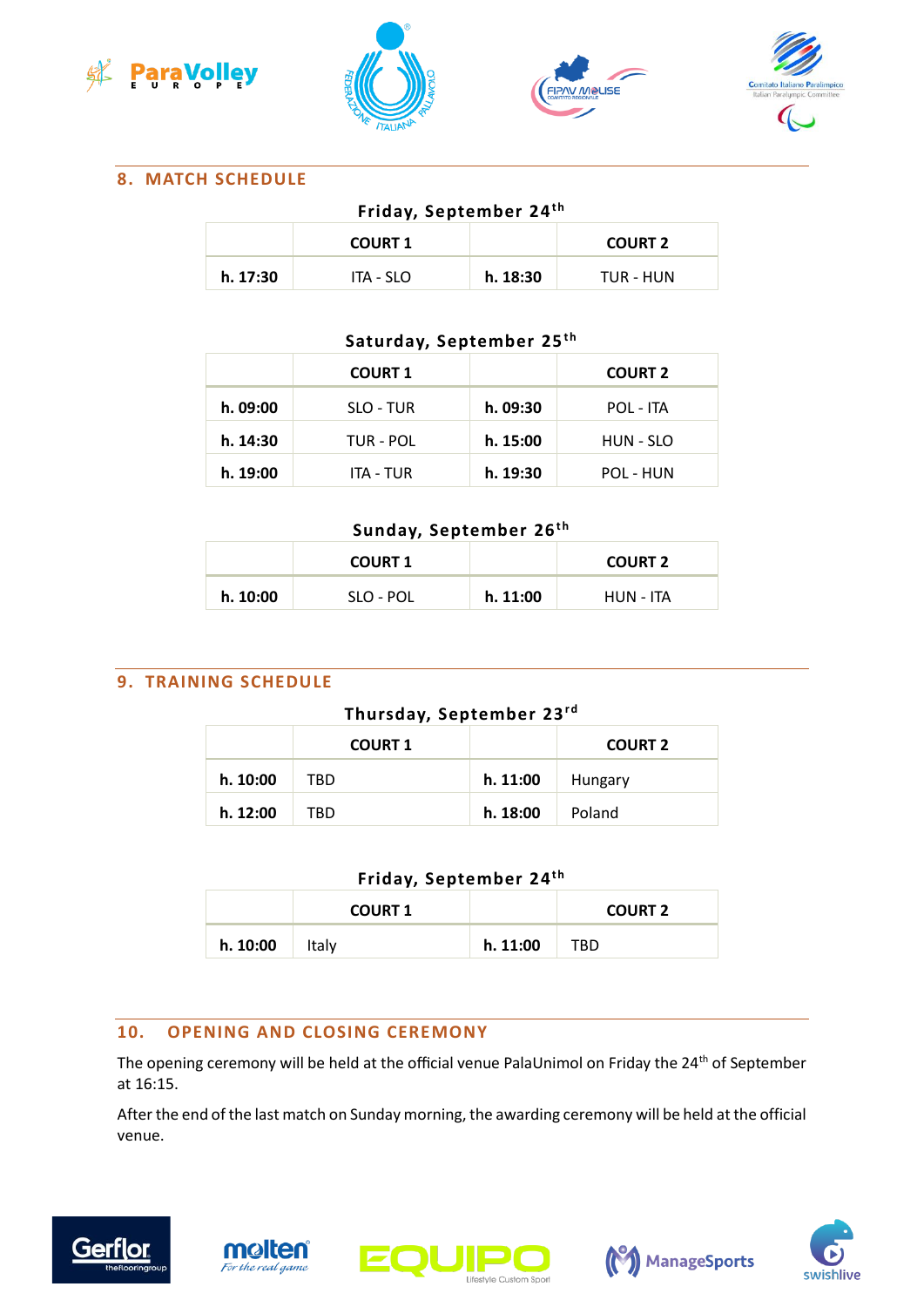



 $\mathcal{A}$ 

Ŷ.



# **11. INTERNATIONAL TECHNICAL OFFICIALS AND LOCAL ORGANIZING COMMITTEE**

|                                   | name                    | e-mail                      |
|-----------------------------------|-------------------------|-----------------------------|
| <b>PVE President</b>              | Mr. Branko Mihorko      | president@paravolley.eu     |
| <b>PVE Technical Delegate</b>     | Mr. Nello Calleja       | nello@paravolley.eu         |
| <b>PVE Board Member</b>           | Mr. Guido Pasciari      | pasciari@federvolley.it     |
| <b>PVE Referee Delegate</b>       | Mr. Senad Helač         | senad@paravolley.eu         |
| <b>PVE International Referee</b>  | Ms. Spela Plesnik       |                             |
| <b>PVE International Referee</b>  | Mr. Christian Battisti  |                             |
| <b>PVE International Referee</b>  | Mr. Miroslav Juráček    |                             |
| <b>LOC Referee Delegate</b>       | Ms. Antonella Vidale    | a.vidale@federvolley.it     |
| <b>Italian National Referee</b>   | Ms. Giuseppina Stellato |                             |
| Italian National Referee          | Mr. Tommaso Piccininni  |                             |
| Italian National Referee          | Mr. Mario Chiechi       |                             |
| <b>LOC President</b>              | Mr. Gennaro Niro        | gennaro.niro@gmail.com      |
| <b>LOC Event Director</b>         | Ms. Eugenia de Paolis   | e.depaolis@federvolley.it   |
| LOC Sitting Volleyball Manager    | Mr. Stefano Sciascia    | sciascia@federvolley.it     |
| <b>LOC Transportation Manager</b> | Ms. Rossella Picciano   | rossella.picciano@gmail.com |

# **12. INTERNATIONAL TRAVEL AND ANTI-COVID MEASURES**

Passengers headed to Italy, before departing from abroad, are required to fill out the **Passenger Locator Form** in digital format.

It is possible to register by connecting to the dedicated web portal: <https://app.euplf.eu/#/>

At the link here below, you can find all the information related to the entry in Italy. There is a specific paragraph "*Exemptions for entries for national sporting competitions*"

[https://www.salute.gov.it/portale/nuovocoronavirus/dettaglioContenutiNuovoCoronavirus.jsp?ling](https://www.salute.gov.it/portale/nuovocoronavirus/dettaglioContenutiNuovoCoronavirus.jsp?lingua=english&id=5412&area=nuovoCoronavirus&menu=vuoto&tab=9) [ua=english&id=5412&area=nuovoCoronavirus&menu=vuoto&tab=9](https://www.salute.gov.it/portale/nuovocoronavirus/dettaglioContenutiNuovoCoronavirus.jsp?lingua=english&id=5412&area=nuovoCoronavirus&menu=vuoto&tab=9)

# **Italian Embassies and Consulates Covid-related information to enter Italy**

#### **SLOVENIA**

https://amblubiana.esteri.it/ambasciata lubiana/sl/in linea con utente/avvisi%20e%20comunicaz [ioni/emergenza-covid-19-coronavirus.html](https://amblubiana.esteri.it/ambasciata_lubiana/sl/in_linea_con_utente/avvisi%20e%20comunicazioni/emergenza-covid-19-coronavirus.html)

## **TURKEY**

[https://consistanbul.esteri.it/consolato\\_istanbul/tr/la\\_comunicazione/dal\\_consolato/2017/10/avvi](https://consistanbul.esteri.it/consolato_istanbul/tr/la_comunicazione/dal_consolato/2017/10/avviso-di-sicurezza-per-i-connazionali_0.html) [so-di-sicurezza-per-i-connazionali\\_0.html](https://consistanbul.esteri.it/consolato_istanbul/tr/la_comunicazione/dal_consolato/2017/10/avviso-di-sicurezza-per-i-connazionali_0.html)









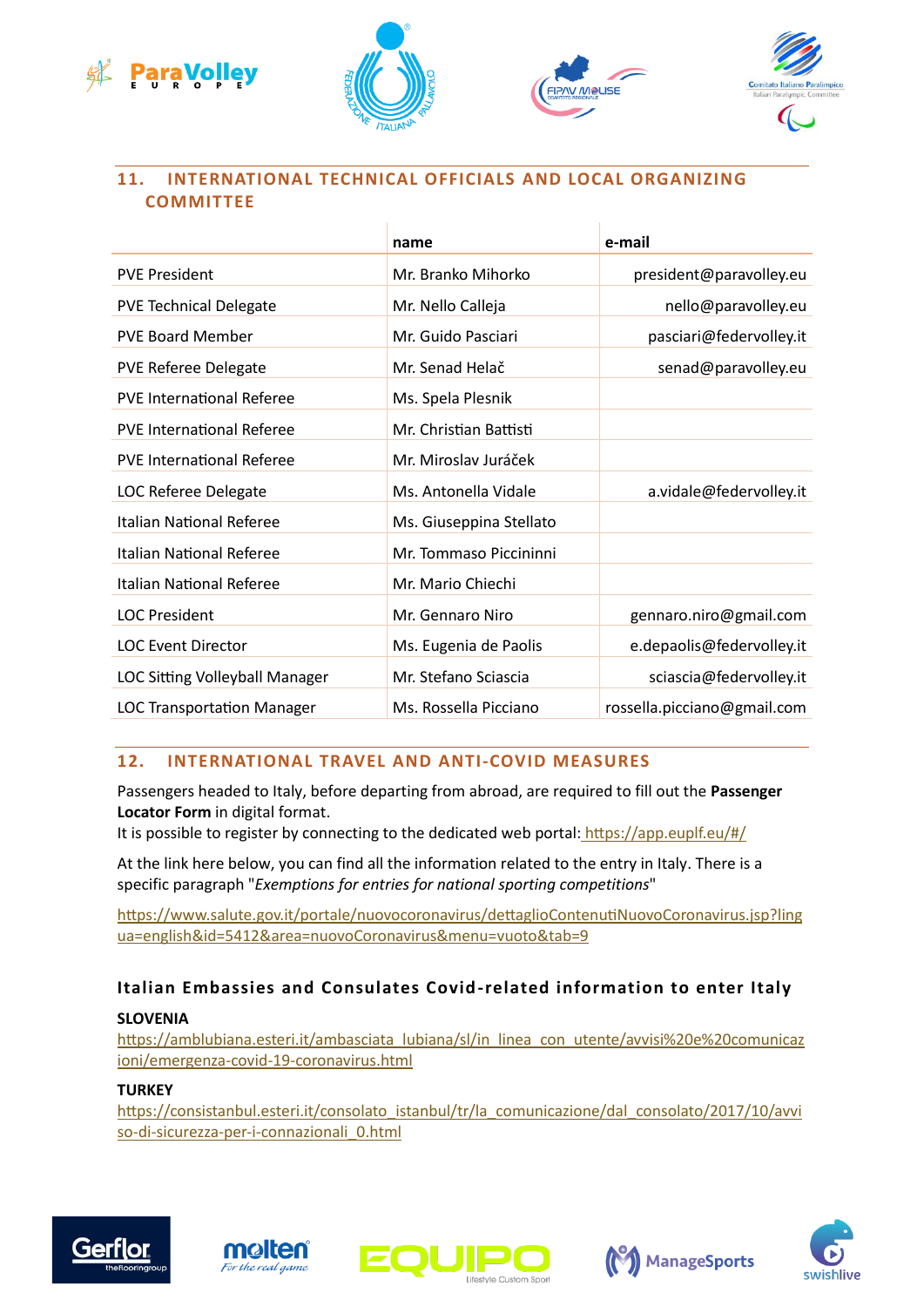







#### **POLAND**

[https://ambvarsavia.esteri.it/ambasciata\\_varsavia/pl/ambasciata/sala-stampa/avvisi-e](https://ambvarsavia.esteri.it/ambasciata_varsavia/pl/ambasciata/sala-stampa/avvisi-e-informazioni/informazioni-relative-alle-possibilita.html)[informazioni/informazioni-relative-alle-possibilita.html](https://ambvarsavia.esteri.it/ambasciata_varsavia/pl/ambasciata/sala-stampa/avvisi-e-informazioni/informazioni-relative-alle-possibilita.html)

#### **HUNGARY**

[https://ambbudapest.esteri.it/Ambasciata\\_Budapest/hu/in\\_linea\\_con\\_utente/covid-19.html](https://ambbudapest.esteri.it/Ambasciata_Budapest/hu/in_linea_con_utente/covid-19.html)

The EU Digital Covid Certificate, or a negative COVID19 test taken in the 48 hours before, is required to enter the hotel, the venue and all means of transport in Italy.

The LOC will provide COVID testing during the event, accordingly to the Italian Government guidelines and to allow for the return of all participants to their Country.

Please refer to the event COVID Protocol for further information.

#### **13. COMMUNICATION**

All the games will be live streamed on the ParaVolley Europe Facebook page and the schedule/results can be found on the competition specific webpage[: http://snl2021.paravolley.eu/](http://snl2021.paravolley.eu/)

When promoting the competition and your team on social media, please use the following hashtags **-** *#SittingVolleyNL* - *#SNL* - *#sittingvolleyball* and please tag @paravolleyeurope as well as @federazioneitalianapallavolo